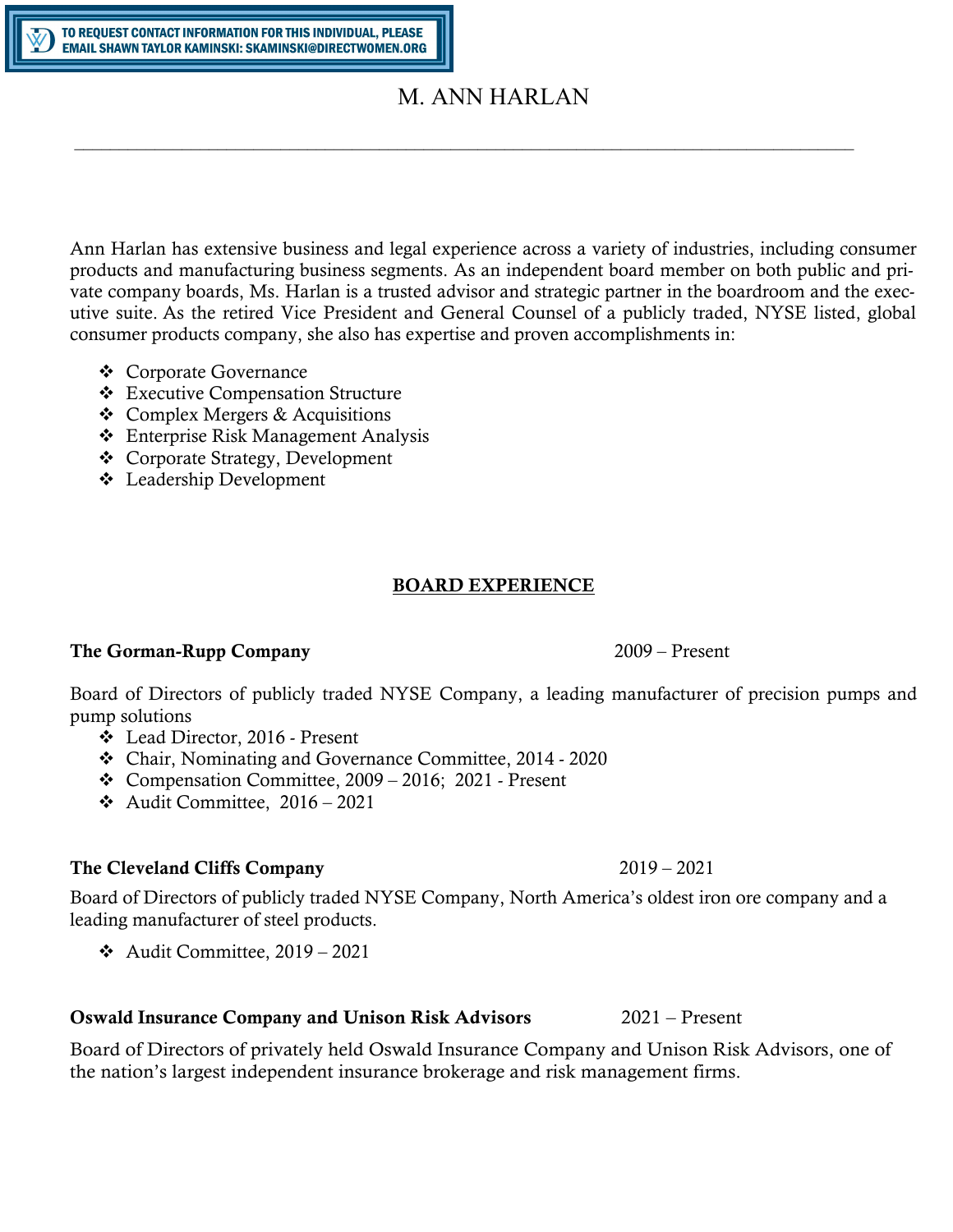### FlavorX Corporation 2016 – 2020

Board of Directors of private manufacturer of pediatric and pet medicine flavorings and pharmacy dispensing systems, until sale of investment interest in 2020.

\_\_\_\_\_\_\_\_\_\_\_\_\_\_\_\_\_\_\_\_\_\_\_\_\_\_\_\_\_\_\_\_\_\_\_\_\_\_\_\_\_\_\_\_\_\_\_\_\_\_\_\_\_\_\_\_\_\_\_\_\_\_\_\_\_\_\_\_\_\_\_\_\_\_\_\_\_\_\_\_\_\_\_\_\_\_

### Eatem Foods Corporation 2010 – 2015

Board of Directors of private manufacturer of food and flavor ingredients serving the retail and food service sector, controlled by private equity firm, until the purchase of the company by Archer Daniels Midland in 2015.

### The Gates Group Capital Partners 2011 – Present

Member of the Advisory Board of The Gates Group Capital Partners, an investment partnership providing equity capital for the acquisition of companies serving the parking and transportation industries

### University Hospitals Health System, Inc. 2010 – Present

Member of the Board of University Hospitals Health System, a large integrated health care system.

- Chair, Compensation Committee
- **Executive Committee**
- Audit Committee
- Nominating and Governance Committee

### The First Tee of Cleveland 2007 – 2017

Member of the Board of The First Tee of Cleveland, a nonprofit organization impacting the lives of young people by providing educational programs that build character, instill life-enhancing values and promote healthy choices through the game of golf.

- $\div$  Chairman of the Board, 2015 2017
- $\div$  Chair, Executive Committee, 2015 2017
- Vice Chair of the Board, 2013 2015
- Chair, Governance Committee, January, 2013- 2015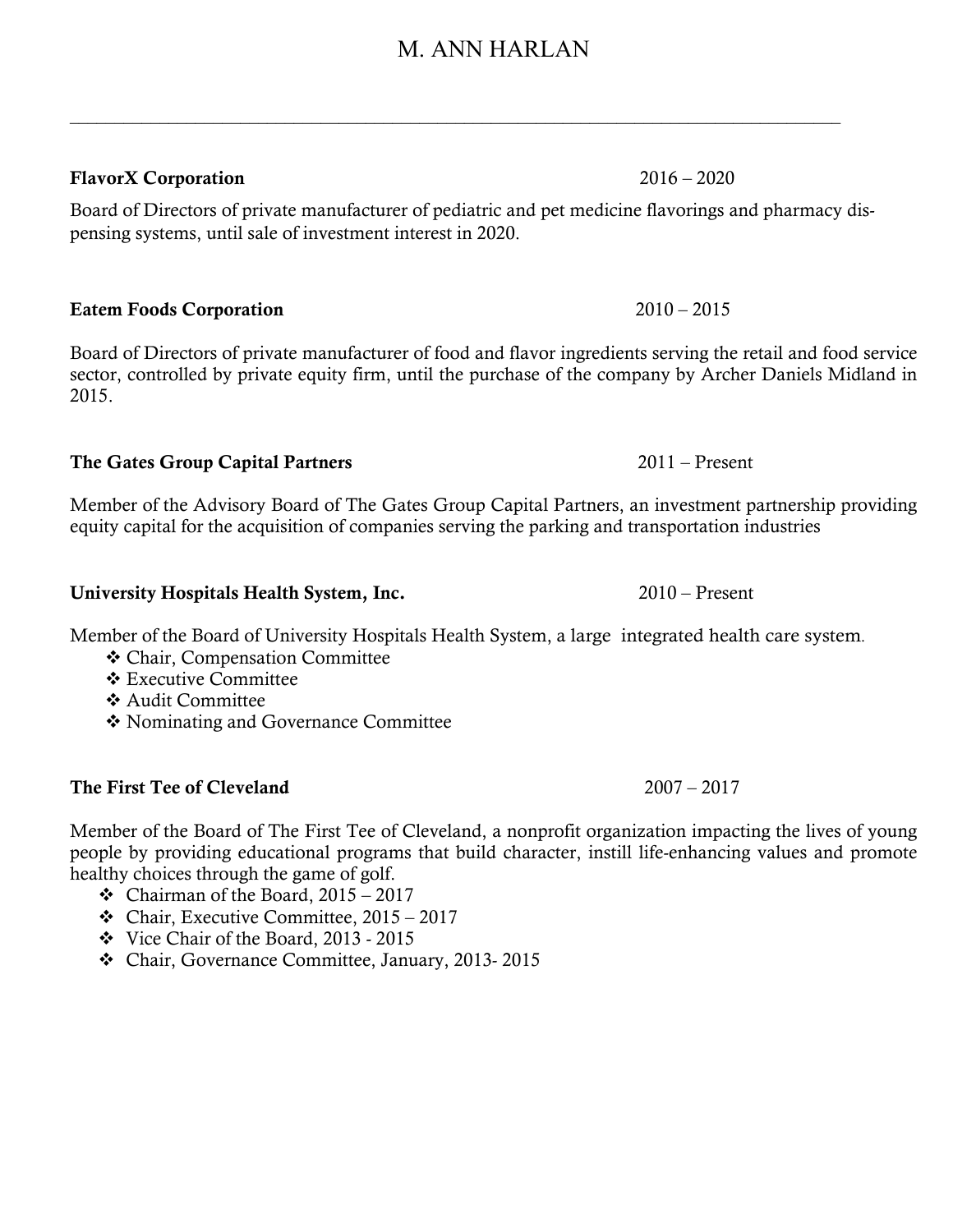## M. ANN HARLAN

 $\_$  , and the contribution of the contribution of the contribution of the contribution of  $\mathcal{L}_\text{max}$ 

### LEGAL BUSINESS EXPERIENCE

### The J. M. Smucker Company 1999 - 2011

Member of management team of publically traded NYSE listed company (ticker symbol SJM) and leading manufacturer and marketer of branded food products with an emphasis on North America.

- Vice President and General Counsel, 2009 to 2011
- Vice President, General Counsel & Secretary, 2004 to 2009
- General Counsel & Secretary, 2003 to 2004
- General Counsel and Assistant Secretary, 2002 to 2003
- Assistant General Counsel and Assistant Secretary, 1999 to 2002

### Leadership, Corporate Governance, Executive Compensation and Acquisitions

- Advisor to Board of Directors and Co-CEO's on all Board matters including all NYSE and SEC matters
- $\bullet$  Senior officer responsible for managing and directing all legal matters for this fast growing NYSE company
- Senior female corporate officer and member of executive strategy counsel responsible for development and implementation of corporate strategy resulting in annual sales growth from \$500 million to over \$5 billion
- \* Built a diverse and talented legal department from two attorneys to 21 professionals focused on specialized areas of expertise and a team based flow to the work management model
- Member of Company's Benefit Committee, responsible for managing legal issues of Company's compensation programs
- Advised Board of Directors regarding executive compensation matters
- $\cdot$  Lead counsel in over 25 acquisitions and divestitures driving ten fold increase in sales growth to \$5 Billion in FY2010
- $\cdot$  Lead counsel in over \$1.5 Billion of debt placements and bank financing

### Calfee, Halter & Griswold LLP, Cleveland, Ohio 1993 –1999, Corporate Partner

1985 – 1992, Corporate Associate